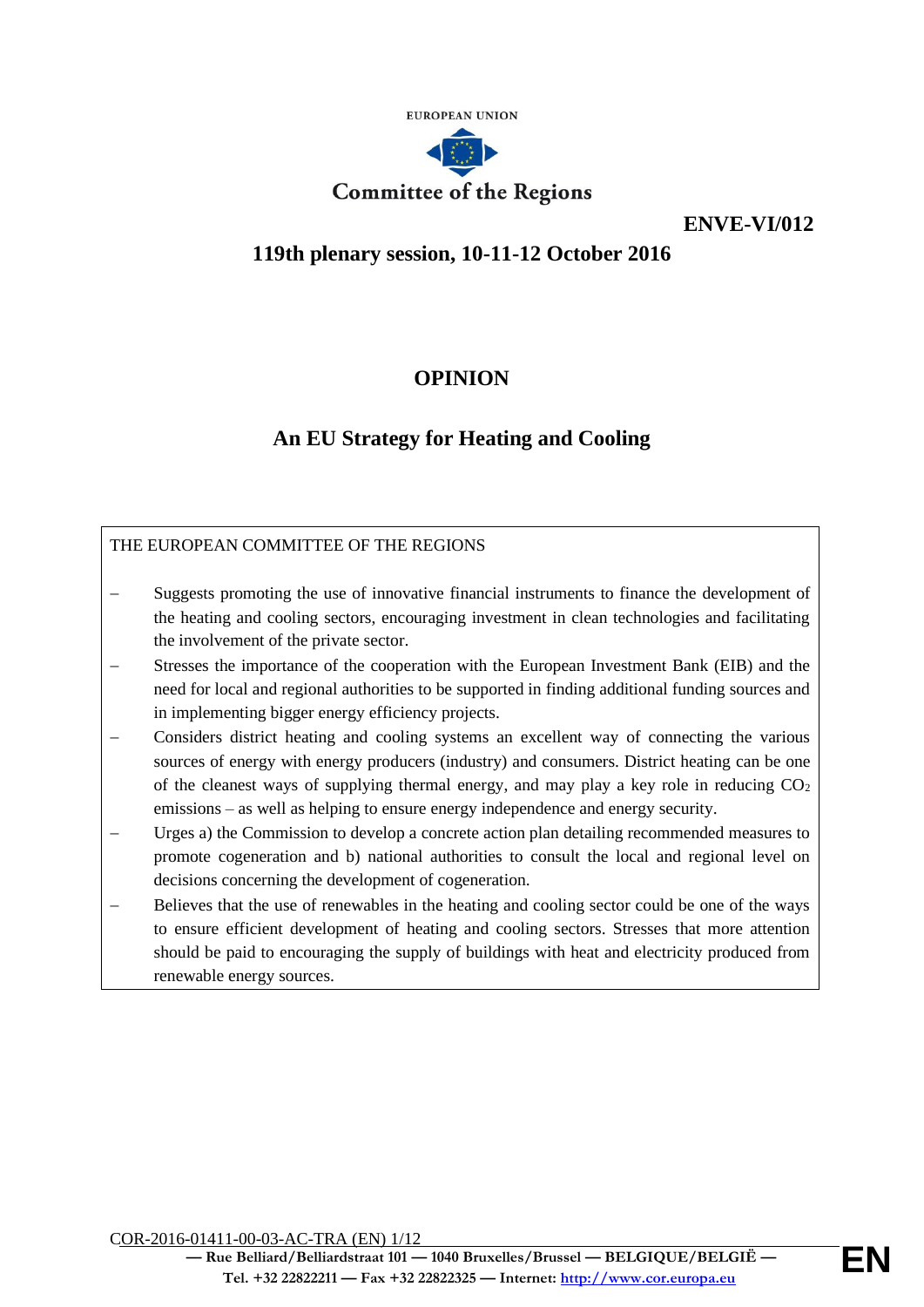**Rapporteur** 

**Daiva Matonienė (LT/ECR)**, Member of Šiauliai City Municipal Council

Reference document

Communication from the Commission to the European Parliament, the Council, the European Economic and Social Committee and the Committee of the Regions An EU Strategy on Heating and Cooling COM(2016) 51 final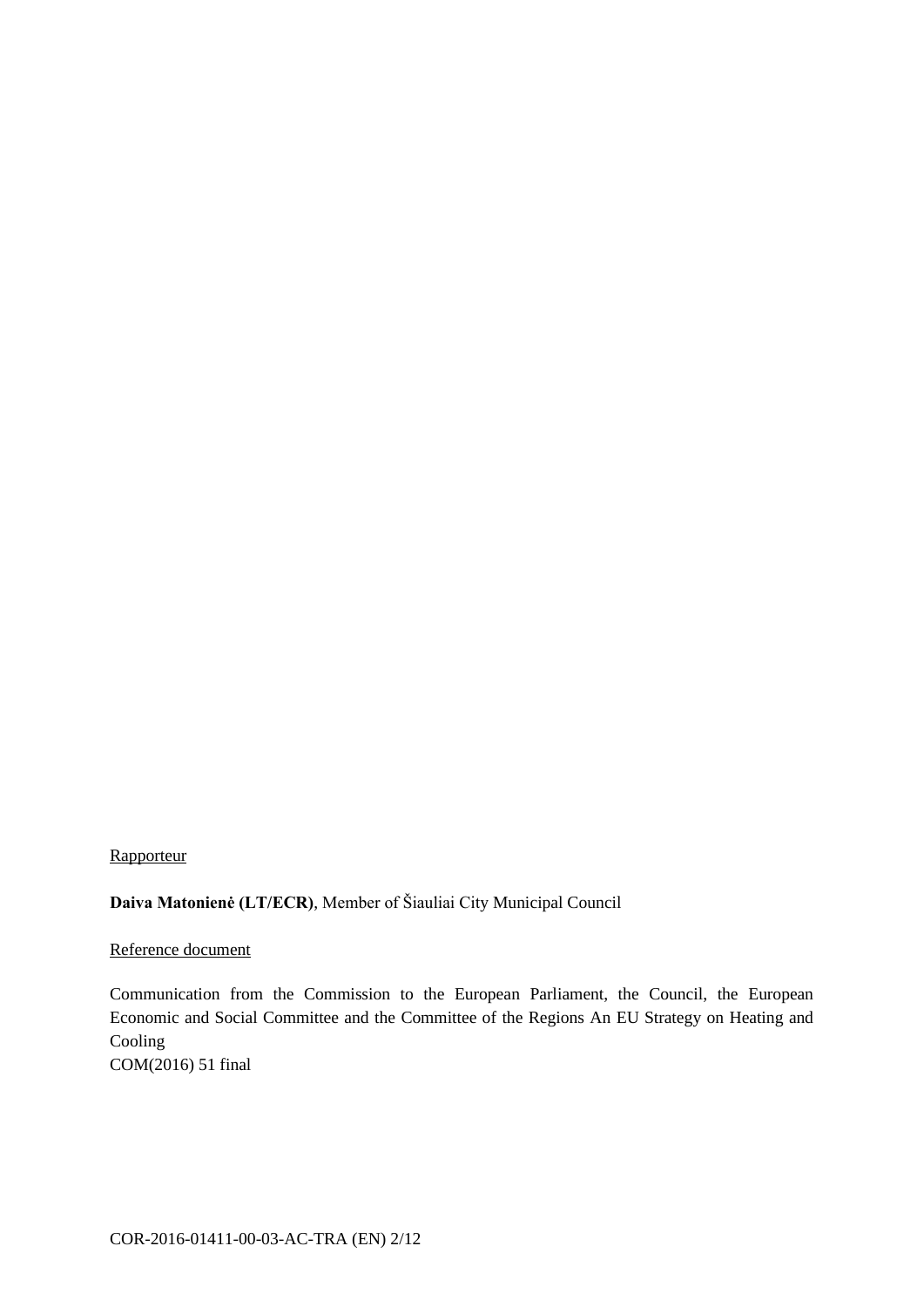# **Opinion of the European Committee of the Regions - An EU Strategy on heating and cooling**

#### **I. Policy recommendations**

#### THE EUROPEAN COMMITTEE OF THE REGIONS

#### *General comments*

- $1.$ Welcomes the European Commission's proposal that heating and cooling be considered as part of the common energy system, and notes that this is the first time that the heating sector has been highlighted as an important area within the energy sector that is well placed to contribute to increasing energy independence, ensuring energy security, achieving climate change objectives and reducing consumer spending;
- $2<sup>1</sup>$ believes that there can be no one-size-fits-all solution to ensure a sustainable heating and cooling sector, and stresses that a broad range of solutions is needed to deliver effective results, i.e. different technologies and different solutions both for individual cases and the entire sector;
- $3.$ notes, however, that the strategy is very general, lacks clarity and does not specify in sufficiently concrete terms how and in which direction the heating and cooling sector needs to be developed, what practical measures need to be taken to achieve the goals set, what impact these measures will have on local and regional governments, businesses and consumers (households), or what financial support and incentive rules should apply in view of the objectives regarding sustainable energy supply;
- stresses that the EU is still highly dependent on energy imports. Heating and cooling currently  $\overline{4}$ . account for 50% of the EU's annual energy consumption. This represents 59% of total gas consumption and 13% of total oil consumption in Europe<sup>1</sup>. These figures represent a high potential for energy savings. In order to realise this potential, it is necessary to take measures to restructure the heating and cooling sector and to guarantee efficient heating and cooling;
- $5<sub>1</sub>$ supports the European Commission's proposal that the heating and cooling sector could be incorporated into Member States' national energy and climate action plans, which are part of the Energy Union governance;
- 6. stresses that EU legislation – such as the Energy Efficiency Directive, the Energy Performance of Buildings Directive and the Renewable Energy Directive – which provide for specific measures in the field of energy production or consumption, are important for the development of the heating and cooling sector; underlines, therefore that future revisions of this legislation should take account of the central role of local and regional authorities in this sector, and in particular of the recommendations contained in this opinion;

<sup>1</sup> [https://ec.europa.eu/energy/sites/ener/files/documents/1\\_EN\\_ACT\\_part1\\_v14.pdf](https://ec.europa.eu/energy/sites/ener/files/documents/1_EN_ACT_part1_v14.pdf)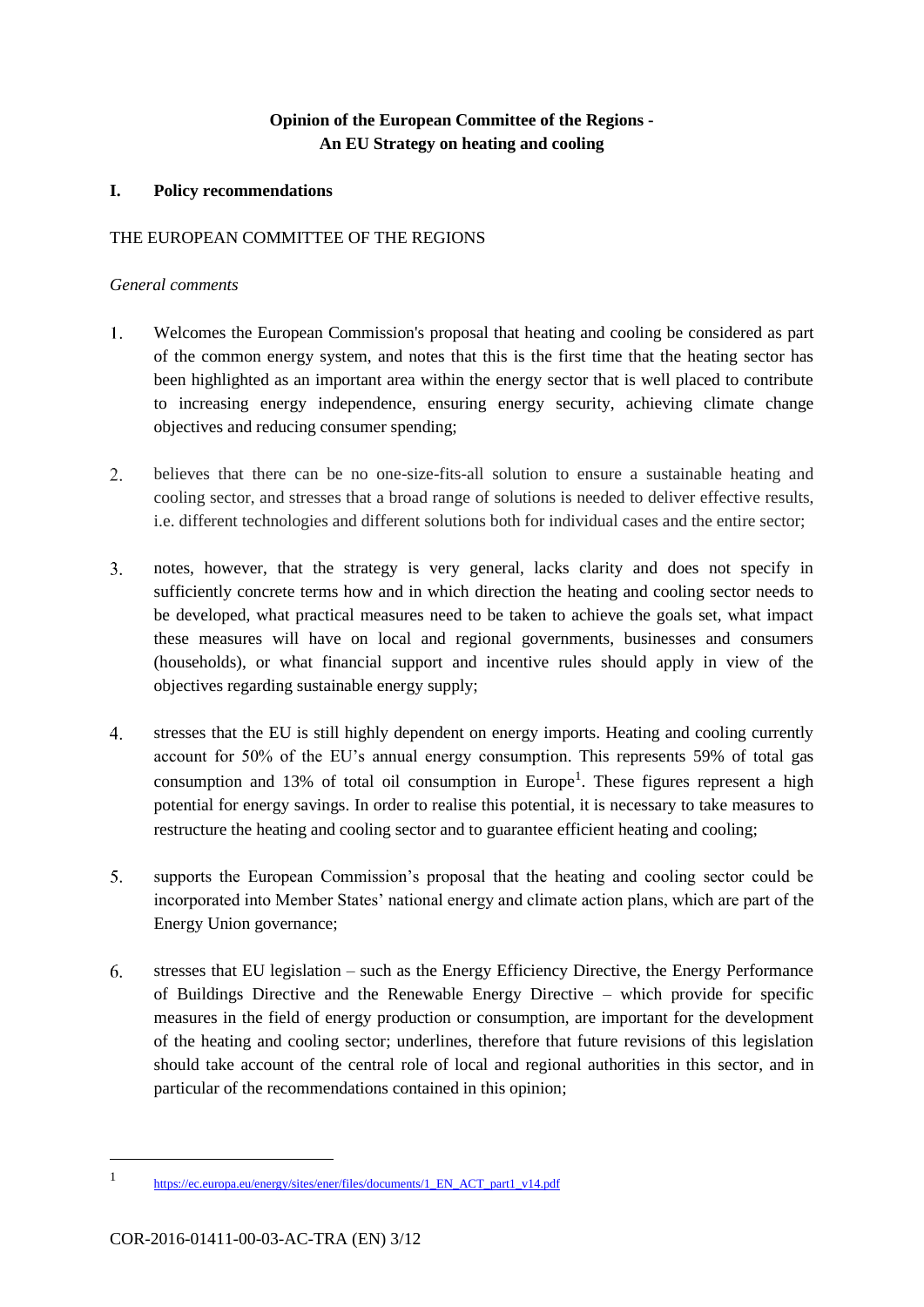- $7.$ notes that the worldwide trend of diminishing non-renewable energy resources, global climate change and increased emphasis on environmental quality and human health increasingly define the guidelines for modern construction concepts and their main focus: energy savings and efficient use, and impact on the environment and human health;
- 8. believes that the strategy will allow Member States to objectively evaluate their political and administrative decisions taken thus far in the district heating sector, as well as encouraging the development of the sector through the modernisation of heating systems, renovation of buildings, switching from natural gas to fuel from renewable energy sources, or to other fuels generated using clean energy, and enabling the connection of new users; this would make this service even less costly, reduce consumer spending and ensure healthier air in cities;
- $9<sub>1</sub>$ calls on the European Commission to review EU policies in order to develop a sustainable and efficient heating and cooling sector. One example which illustrates a lack of coherence between different elements of EU legislation is delegated regulation (EU) (No 244/2012 supplementing the EPBD. The delegated regulation allows renewable thermal and electric energy to be subtracted from the energy performance of the building if produced on-site, but not if supplied through centralised energy production. This inconsistency risks undermining systems for district heating, district cooling and CHP and is counterproductive for the aim of promoting the use of renewables, waste-to-heat and reduction of  $CO<sub>2</sub>$ ; is of the view that the primary focus of the energy performance of buildings should be on the energy use/demand of the building;
- $10.$ calls on the European Commission to advise Member States, taking into account their own potential, to develop a sustainable heating and cooling sector by deploying efficient technologies, promoting innovation and removing legal and administrative barriers;
- $11.$ regrets the fact that the role of local and regional authorities has been poorly defined by this strategy and stresses that local and regional authorities are the main institutions responsible for the heating and cooling sector. Local authorities are not only involved in the development and management of infrastructure, but also are among the largest energy users;
- $12.$ highlights the fact that local and regional authorities as far as possible endeavour to contribute to the achievement of sustainable energy objectives. Many towns and cities across the EU have already for many years had climate and sustainable energy action plans, which incorporate lowcarbon heat and power production, deployment of renewable energy sources and measures aimed at energy efficiency improvement;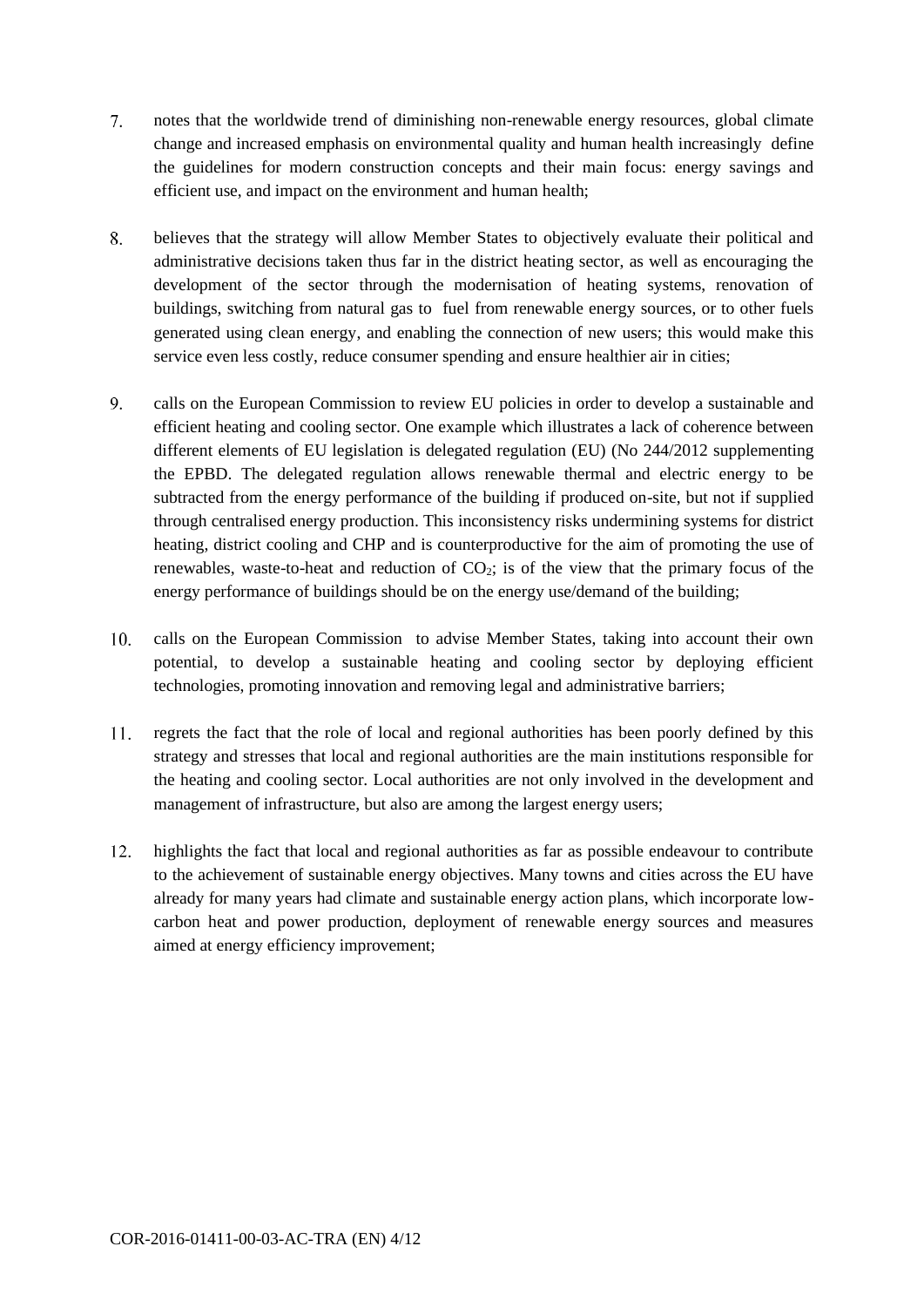- 13. stresses that, as the EU's assembly of local and regional representatives, the Committee of the Regions attaches great importance to energy issues in its work and recommendations have been formulated in several opinions in the context of the Energy Union proposals<sup>2</sup> regarding the development of the energy sector, specific references to the important role of local and regional authorities in implementing sustainable energy policy goals, and suggestions for more active cooperation between the central authorities in Member States and their local authorities in terms of the decision-making process and representation of consumer interests;
- 14. recalls that the Committee of the Regions has already on several occasions pointed to the major role to be played by local and regional authorities in the development of cogeneration. This technology for the combined production of heat and electricity makes it possible to extract nearly 90% of the primary energy content of fuel. The EU should create the conditions needed to facilitate support for these highly efficient facilities so that they can cover their operating  $costs^3$ ;
- $15.$ is of the opinion that it is essential for energy costs to remain affordable for our poorest citizens, who often spend a high proportion of their income on heating, cooling, lighting and appliances, and for energy efficiency programmes to target above all those most in need<sup>4</sup>;

## *District heating and cooling systems, individual heat energy supply*

- $16.$ considers district heating and cooling systems to be an excellent way of connecting the various sources of energy with energy producers and consumers. District heating can be one of the cleanest ways of supplying thermal energy, and may play a key role in reducing  $CO<sub>2</sub>$  emissions – as well as helping to ensure energy independence and energy security. Therefore, wherever conditions are favourable and the overall environmental benefits of such systems can be demonstrated, their development should be prioritised;
- points out that in places with a high population density, district heating and cooling systems can 17. be an excellent way of supplying heating and cooling, that, in such a case, all measures should be geared towards efficient energy production and that consumers should have more opportunities to use heat and electricity generated from carbon neutral energy sources. It should be noted that energy structures in the EU Member States are different and that a one-size-fits-all solution for all countries does not exist. It is important that incentives for new forms of energy

2

Opinion of the Committee of the Regions on the Energy Union package

Opinion of the Committee of the Regions – Affordable Energy for All[, OC 2014/C 174/04](http://eur-lex.europa.eu/LexUriServ/LexUriServ.do?uri=OJ:C:2014:174:SOM:EN:HTML) Letter from the Greek Presidency of the Council of 4 November 2013

Opinion of the Committee of the Regions on Renewable energy: a major player in the European energy marke[t OJ 2013/C 62/11](http://eur-lex.europa.eu/LexUriServ/LexUriServ.do?uri=OJ:C:2013:062:SOM:EN:HTML) Opinion of the Committee of the Regions on Energy efficienc[y OJ 2012/C 54/09](http://eur-lex.europa.eu/LexUriServ/LexUriServ.do?uri=OJ:C:2012:054:SOM:EN:HTML)

Opinion of the Committee of the Regions on The EU Energy Action Plan for 2011-2020 (outlook opinion[\) OJ 2011/C 42/02](http://eur-lex.europa.eu/LexUriServ/LexUriServ.do?uri=OJ:C:2011:042:SOM:EN:HTML)

Opinion of the Committee of the Regions on the energy performance of buildings and the second strategic energy review OJ [2009/C](http://eur-lex.europa.eu/LexUriServ/LexUriServ.do?uri=OJ:C:2009:200:SOM:EN:HTML)  [200/09](http://eur-lex.europa.eu/LexUriServ/LexUriServ.do?uri=OJ:C:2009:200:SOM:EN:HTML)

Opinion of the Committee of the Regions on Promotion of renewable energy [OJ 2008/C 325/03](http://eur-lex.europa.eu/LexUriServ/LexUriServ.do?uri=OJ:C:2008:325:SOM:EN:HTML)

<sup>3</sup> Opinion of the Committee of the Regions on Renewable energy: a major player in the European energy marke[t OJ 2013/C 62/11](http://eur-lex.europa.eu/LexUriServ/LexUriServ.do?uri=OJ:C:2013:062:SOM:EN:HTML)

<sup>4</sup> Opinion of the Committee of the Regions on The EU Energy Action Plan for 2011-2020 (outlook opinion[\) OJ 2011/C 42/02](http://eur-lex.europa.eu/LexUriServ/LexUriServ.do?uri=OJ:C:2011:042:SOM:EN:HTML)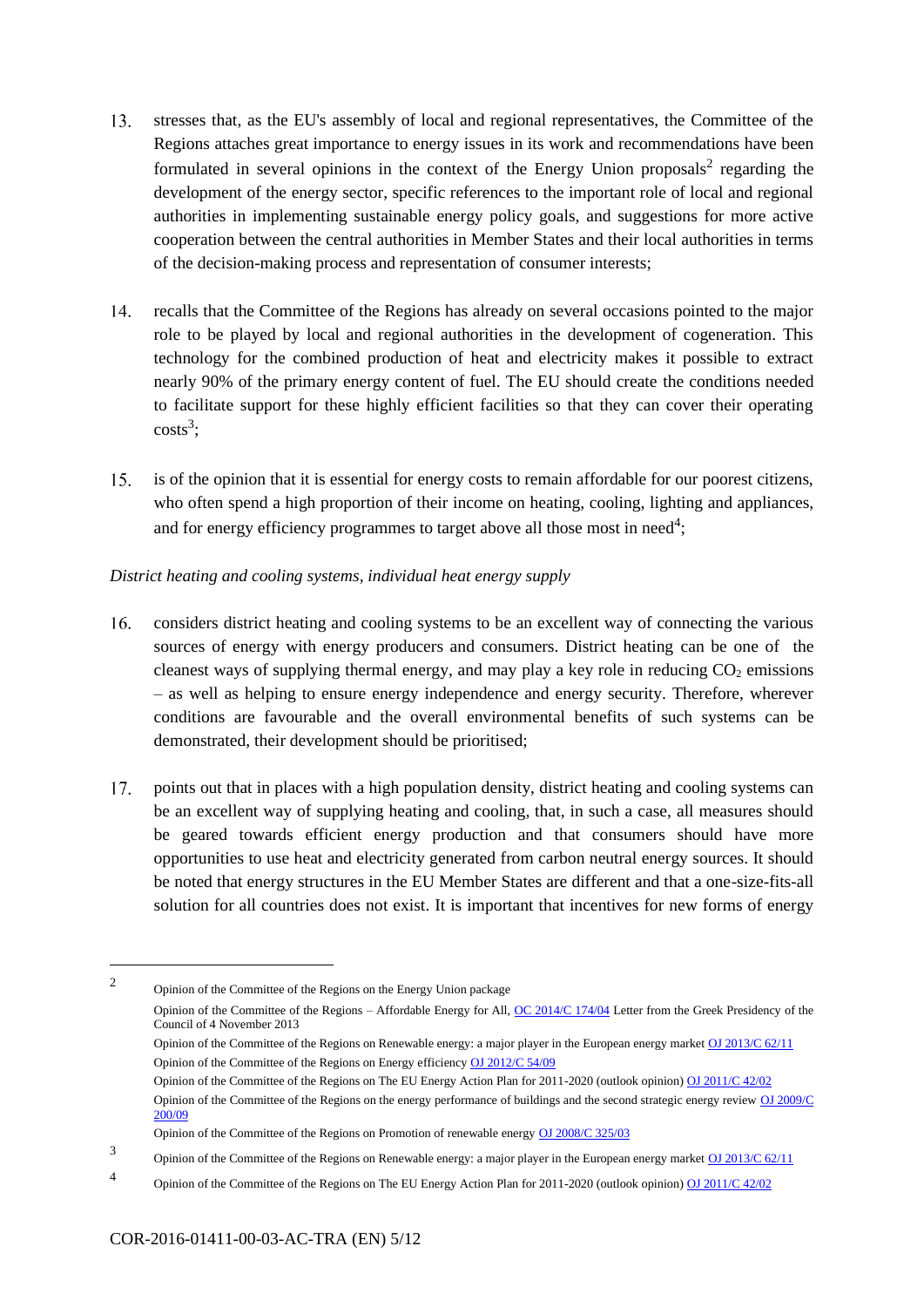production are designed in such a way that they do not undermine well-functioning systems at regional or local level;

- 18. believes that district heating networks have real potential for the efficient supply of energy to households and calls for the national and EU levels of government to provide support regarding potential needs for the expansion and upgrading of the existing networks. This also applies to local (island) biogas transmission grids which have been adapted to supply fuel locally to individual private consumers;
- 19. also notes that there are many parts of the EU territory where individual heating is the most efficient or even the only economically or technically feasible option due to population distribution; stresses that in these areas , more attention should be paid to encouraging the supply of buildings with heat and electricity produced from renewable energy sources, and promoting the replacement of old boilers with new, more efficient, less polluting ones also in order to address the issue of air quality given that in some European countries up to three quarters of air pollution from particulate matter comes from the use of solid fuels for household heating;
- 20. notes that the efficient development of heating and cooling systems involves connecting energy sources with industry and consumers. For example, the integration of heating, cooling and electricity networks could reduce the overall costs of energy systems and benefit consumers. To this end new and innovative technical solutions should be developed;

### *Increasing energy efficiency in buildings*

- 21. stresses that energy efficiency is arguably most associated with buildings, as they represent huge potential for energy savings. In the European Union, 45% of heating and cooling energy is used in the housing sector<sup>5</sup>. Improving energy efficiency in this area should therefore continue to be a priority;
- $22.$ underlines that energy efficiency in buildings results from the combined application of various measures and represents the ability to get maximum benefit from each unit of energy: rational energy use, implementation of energy saving technologies and use of renewable energy resources, as well as encouraging energy saving behaviour by consumers. It should be pointed out that the selection of construction materials and technologies should be guided by a holistic approach and the application of sustainable construction priorities;
- 23. points out that energy savings throughout the lifecycle of a building depend to a large extent on the decisions taken when designing a new building or drawing up a renovation plan for an existing building. Therefore the Committee suggests focusing on sustainable management of the process from an early stage, using innovative instruments such as [Building Information](https://en.wikipedia.org/wiki/Building_information_modeling)  [Modelling](https://en.wikipedia.org/wiki/Building_information_modeling) (BIM);

<sup>5</sup> [https://ec.europa.eu/energy/sites/ener/files/documents/1\\_EN\\_ACT\\_part1\\_v14.pdf](https://ec.europa.eu/energy/sites/ener/files/documents/1_EN_ACT_part1_v14.pdf)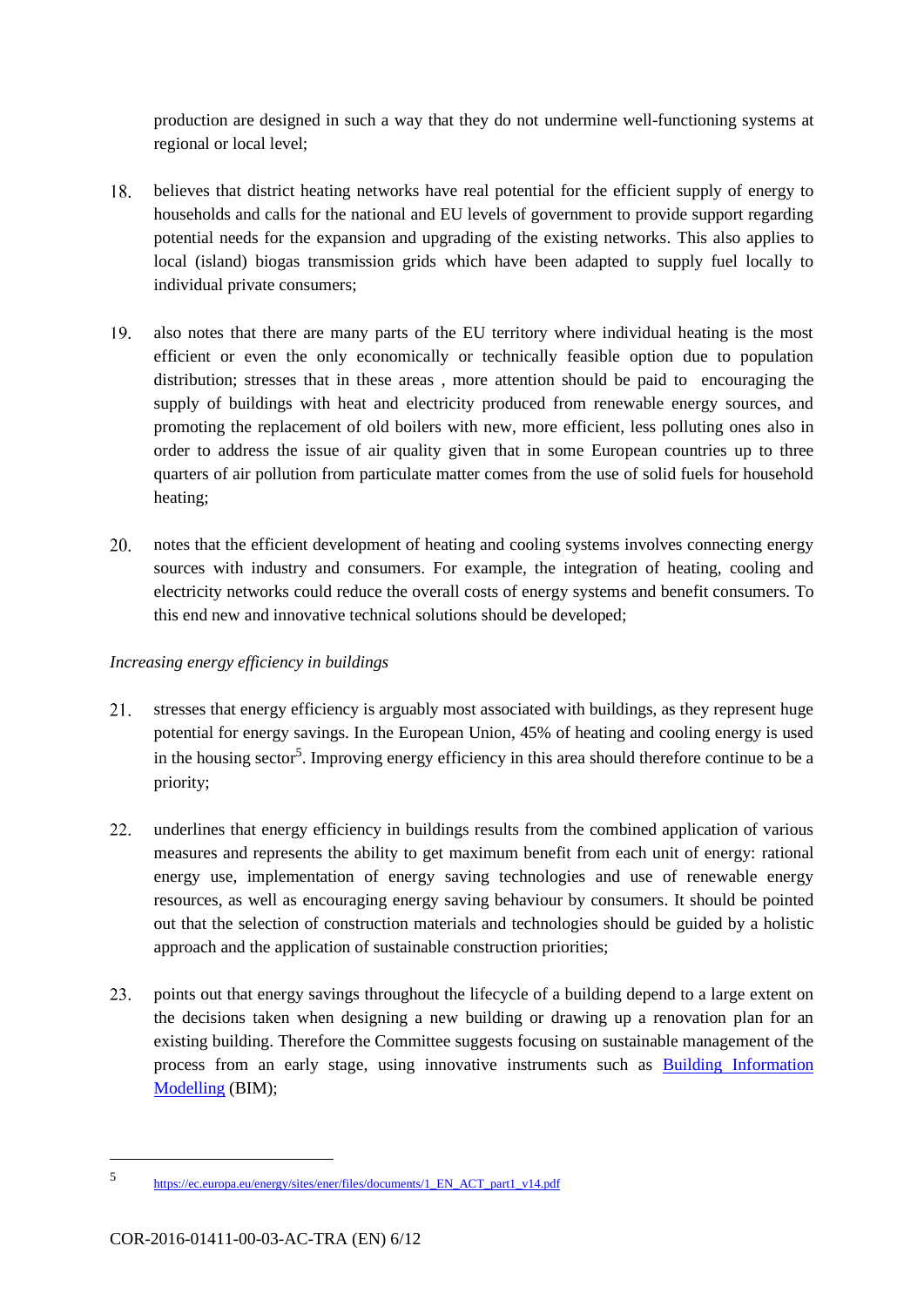- 24. suggests reviewing existing renovation models, analysing their strengths and weaknesses and evaluating Member States' experiences in developing financing models that are attractive to consumers. It is also necessary to remove legal and administrative barriers to renovation. Around 70% of EU citizens live in private residential buildings. Owners often fail to carry out cost-effective renovations because they do not have sufficient knowledge about their benefits, are not given impartial advice regarding the technical options and have to deal with different interests (e.g. in multi-apartment buildings) and financial constraints. Therefore Member State authorities and local and regional authorities need to focus on working with the public in order to raise awareness about the application of energy efficiency improvement measures and to promote energy savings;
- $25.$ calls on local and regional authorities to look for ways to involve the private sector and energy service companies in the implementation of energy efficiency improvement measures by creating favourable conditions and removing administrative and legal barriers;
- 26. proposes a greater uptake in buildings of advanced technologies which, without compromising consumer comfort, help reduce energy consumption for indoor space heating, cooling, ventilation, lighting, hot water and other needs. For example, there are heat return technologies that efficiently extract heat from the exhaust air of a building and transfer this heat to the supply air – this can save a substantial proportion of the energy used for indoor space heating;
- notes that one of the Commission's approaches to improve buildings' energy performance is to rely heavily on smart systems offering measuring, control and automation tools, and to give consumers more possibilities to be involved in demand-side management. In principle, these measures are welcome. However, there are some concerns with regard to their economic and privacy impact which should be further investigated and due to which smart metering should remain voluntary;
- 28. stresses the importance of promoting passive houses that have very low energy consumption, and also supports and encourages the greater practical uptake of the concept of active houses that use alternative sources of energy;
- 29. stresses that it is very important for the construction sector to take a responsible approach; suggests setting more stringent recommended standards for appliances and new buildings and imposing stricter recommended design and construction criteria that encourage architects, planners and designers to develop houses that meet the requirements for smart buildings;
- $30.$ points out that in order to achieve the EU's heating and cooling strategy objectives it is important to pursue an integrated approach and encourage district renovation: i.e., as well as renovating buildings, it makes sense to carry out integrated environmental regeneration of the whole district, upgrade infrastructure, set up green zones, bicycle-friendly infrastructure etc.;

#### *Industry, cogeneration and renewables*

points out that there is significant potential for energy savings in industry; based on the idea of  $31.$ industrial symbiosis which is an important element of the notion of moving towards a circular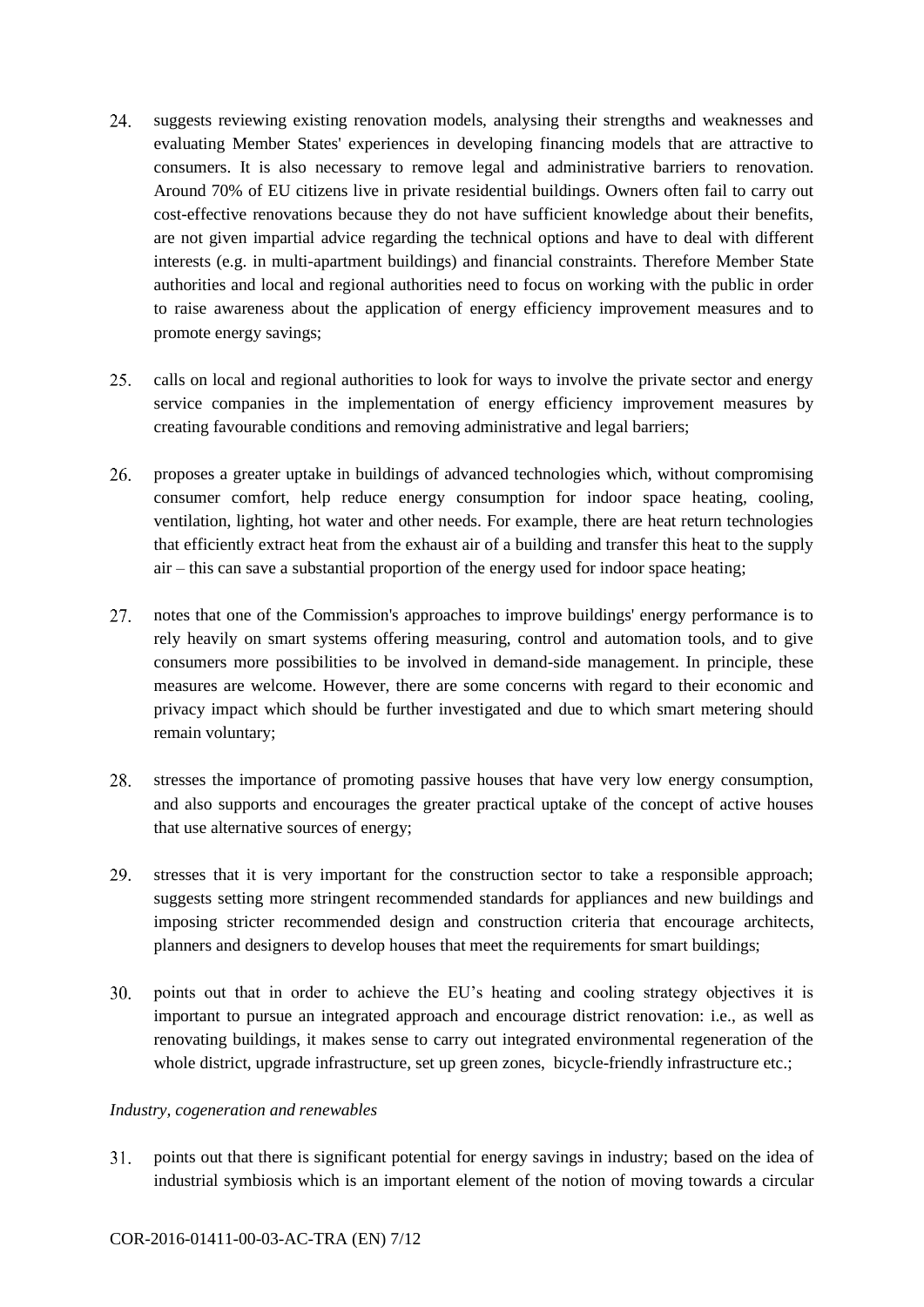economy; notes that in many places excess heating and cooling flows are generated that are simply discharged into the environment and agrees that using waste heat and cold in district heating and cooling networks would reduce primary energy consumption and benefit both the economy and the environment. Local and regional authorities have an important role to play in this regard, as they are responsible for planning heating systems;

- 32. notes that industry should be encouraged to put more emphasis on more efficient use of existing technologies in order to reduce energy costs. Industry accounted for a quarter of the total final energy consumption in the EU in 2012. 73% of this is used for heating and cooling<sup>6</sup>;
- calls on the European Commission to focus more on innovation in industry and to support the use of renewable energy sources and the development of new low-carbon technologies, including carbon capture and geological storage (CCS), which can efficiently contribute to climate change mitigation and believes that a reformed ETS scheme is a crucially important tool in this regard;
- 34. agrees that cogeneration of heat and power (CHP) is not currently being used to its full potential. Therefore urges the Commission to develop a concrete action plan detailing recommended measures to promote cogeneration;
- $35.$ urges national authorities to consult the local and regional level on decisions concerning the development of cogeneration. Furthermore, administrative and regulatory barriers hampering the development of cogeneration should be lifted after considering local conditions and opportunities as well as the economic benefits of expanding cogeneration which include improving the competitiveness of the industry by making use of its waste heat;
- $36.$ believes that the use of renewables in the heating and cooling sector could be one of the ways to ensure efficient development of heating and cooling sectors. District heating systems could make use of various renewable and local resources, including waste energy, municipal waste, biofuels, solar and geothermal energy, etc. Therefore, the development of systems should be encouraged by enabling the integration of renewable energy sources;

### *The need and possibilities for financing the heating and cooling sector*

- 37. stresses that improving the efficiency of the heating and cooling sector requires significant financial resources, and consequently that it is of the utmost importance to develop a common approach and to seek a better match among the various financing sources;
- suggests a review of the existing financial support schemes at different levels which may be used to support the development of district heating and cooling systems, energy efficiency and the use of renewable energy; secondly, calls for efforts to promote the creation of attractive funding schemes in order to be able to implement more effective measures for the heating and cooling sector;

<sup>6</sup> [https://ec.europa.eu/energy/sites/ener/files/documents/1\\_EN\\_ACT\\_part1\\_v14.pdf](https://ec.europa.eu/energy/sites/ener/files/documents/1_EN_ACT_part1_v14.pdf)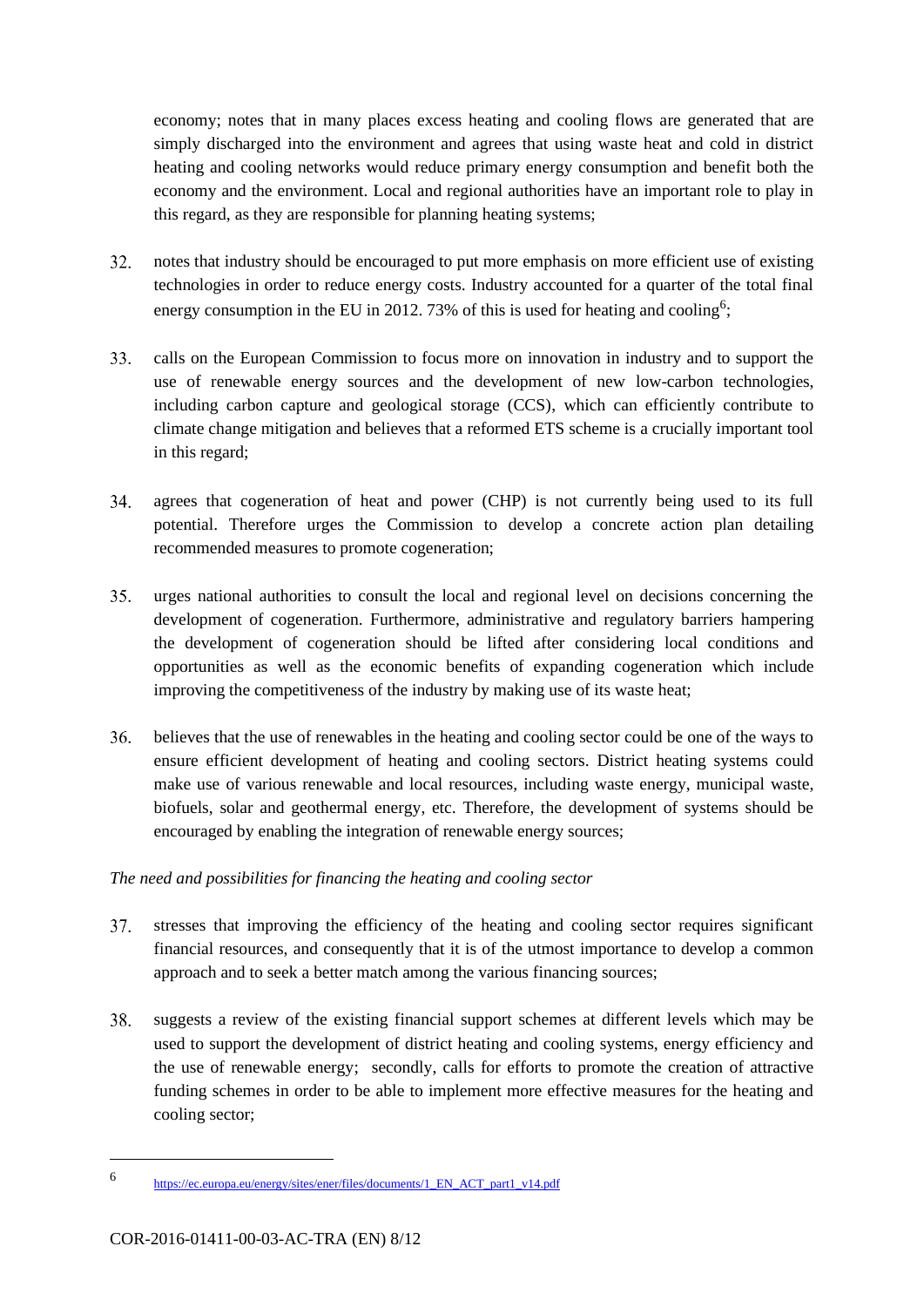- 39. suggests promoting the use of innovative financial instruments to finance the development of the heating and cooling sectors, encouraging investment in clean technologies and facilitating the involvement of the private sector. It is important to strive for synergy between new funding methods and opportunities and to apply financial engineering measures, such as low-interest loans, guarantees, interest subsidies, capital investments, securitisation, etc.;
- 40. stresses that the implementation of the EU Strategy on Heating and Cooling and the funding of bigger projects would benefit from the option of combining the European Structural and Investment Funds [\(ESIF\)](http://ec.europa.eu/contracts_grants/funds_lt.htm) with EFSI financial instruments. Therefore calls for the combination of measures to be applied as widely as possible in the EU Member States and for the process to be sped up and simplified;
- 41. points out the need to promote greater use of the ESCO model for energy projects and remove legal and administrative barriers preventing its use in heating and cooling. Also notes the importance of continuing structural reforms in the EU Member States in order to remove the barriers to investment in the heating and cooling sector and eliminate red tape;
- 42. stresses the importance of the cooperation with the European Investment Bank (EIB) and the need for local and regional authorities to be supported in finding additional funding sources and in implementing bigger energy efficiency projects. For example, with the EIB's assistance Lithuania has created an innovative JESSICA fund, attracted additional financing sources and achieved a multiplier effect;
- 43. welcomes the support by the European Fund for Strategic Investments [\(EFSI\)](http://www.eib.org/efsi/index.htm), with a particular emphasis on providing first-loss liability, investing in larger-scale, higher-risk energy efficiency projects. Also notes that until now the EFSI has been particularly useful to small and mediumsized enterprises (SMEs). Therefore, in order to encourage the greater involvement of the EFSI in those Member States where its activities have been limited so far, stresses the need to step up awareness-raising activities at local level;
- 44. welcomes the European Investment Project Portal [\(EIPP\)](https://ec.europa.eu/priorities/european-investment-project-portal-eipp_en), a web-based platform connecting promoters and investors of European projects. suggests supplementing the platform with descriptions of financial instruments by bringing together examples of good practice in developing funding programmes for energy projects in the EU Member States;
- considers that it would be useful for the EU to prepare guidelines on the efficient management and funding of energy sector and to provide examples of possible models of efficient management that could be applied by local and regional authorities in the heating and cooling sector;

### *The role of the local and regional authorities*

notes the important role played by local and regional authorities in the heating and cooling 46. sector: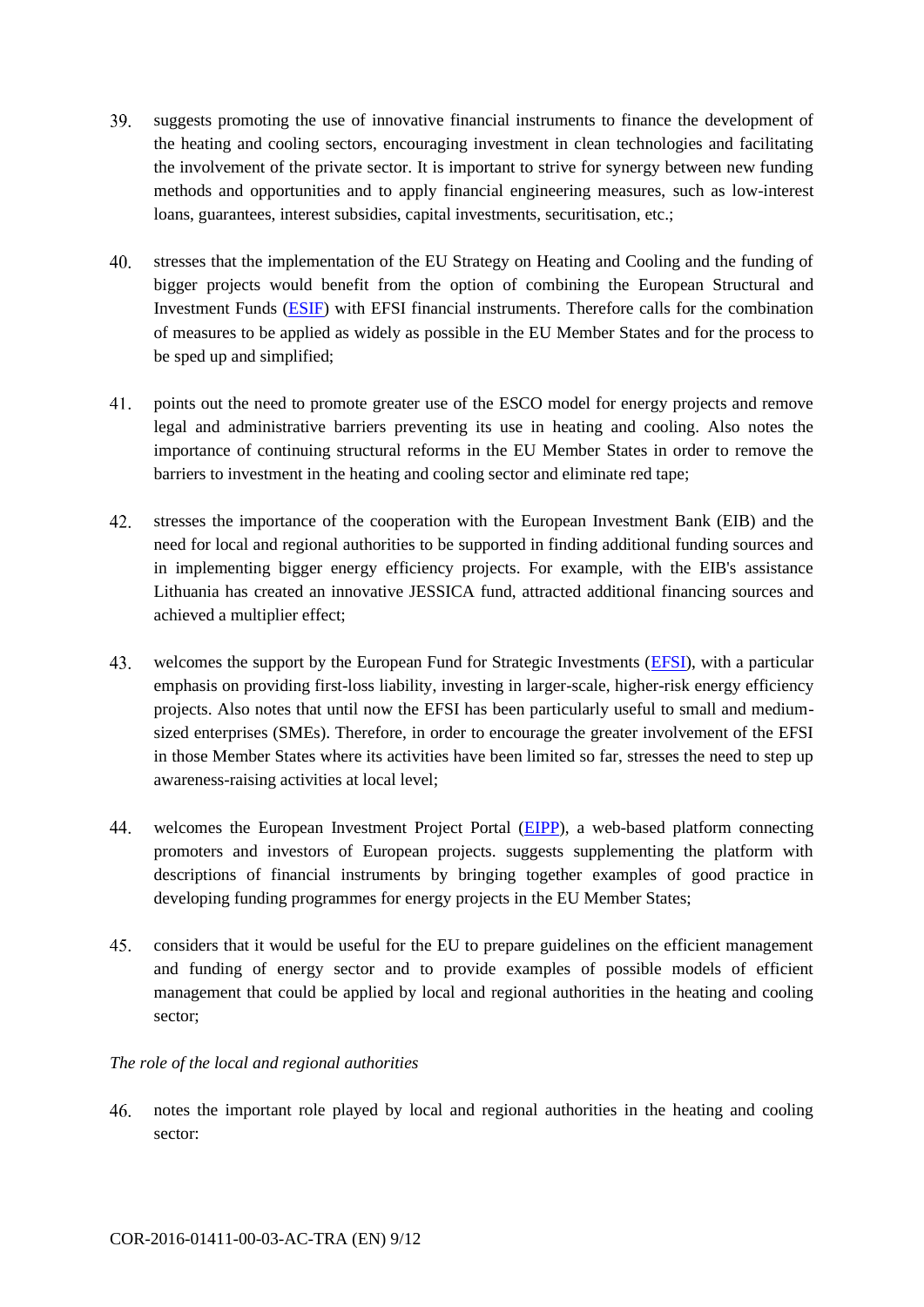- − local and regional authorities have direct responsibility for the sector: they arrange service provision, are responsible for system planning, and deal with funding issues related to the development and modernisation of the systems;
- − local and regional authorities are the chain linking all players in the sector consumers, suppliers, producers, investors and system operators – contributing *inter alia* to improving the quality of the environment;
- − key decisions are taken and main initiatives emerge on the ground. The local level is the place where theory is put into practice and legal requirements are transformed into visible and tangible results;
- − providing information to and consulting consumers;
- 47. notes that being responsible for municipal planning, local and regional authorities can contribute to promoting the use of renewable energy and improving energy efficiency at local and regional level, for instance by establishing ambitious targets and action plans, simplifying administrative procedures and rules or providing financial support;
- 48. finds it regrettable that the strategy does not mention local and regional authorities as key stakeholders in heating and cooling, and urges the European Commission to treat local and regional authorities as partners on an equal footing with central government with regard to the implementation of further measures in this area;
- 49. considers that local and regional authorities should be consulted with regard to future specific measures due to the role they play in planning and building the infrastructure, in attracting investors and in informing and consulting consumers;
- $50<sub>1</sub>$ notes that in many countries heating and cooling are the responsibility of municipalities (i.e. one of the utilities services), and therefore that in this regard the local level is essential in encouraging all stakeholders in the sector (households, industry) to be involved in the development of the sector, by creating the conditions to boost competition and reducing heating costs;

### *The importance of information and public involvement*

- $51.$ points out that promoting the general use of modern technologies and efficient and sustainable heating or cooling systems, which enable efficient use of energy and resources will contribute to safeguarding ambient air quality and individual and social welfare;
- 52. notes the fact that renovation or fuel switching or other measures alone will not bring significant results; proper information is of the utmost importance. Building owners often lack knowledge about the benefits of renovation. Heating and cooling make up on average 6% of Europeans' consumption costs. 11% of the population are unable to keep their houses sufficiently warm in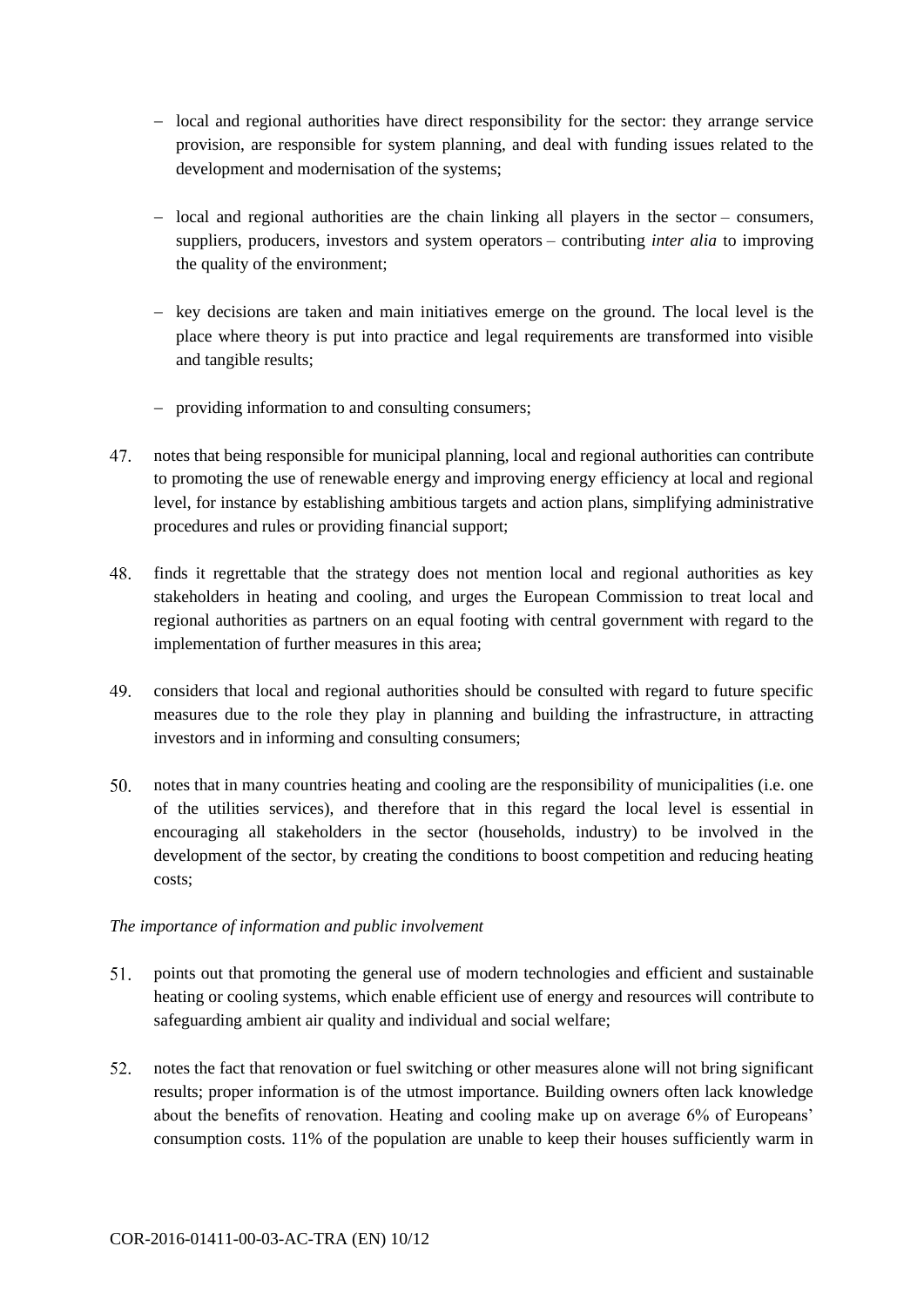winter<sup>7</sup>. Consumers' choices are limited due to the lack of information on actual energy consumption and costs, and often due to insufficient resources to invest in high-efficiency technologies. It is difficult to compare technologies and solutions in terms of lifetime costs and benefits, quality and reliability. Therefore suggests that the central government and local and regional authorities should cooperate in raising public awareness and educating consumers about energy efficiency measures and energy saving techniques;

- notes that, taking into account scientific progress and technological development, the heating and cooling sector (like many other sectors) lacks specialists with appropriate knowledge in the field of constructing energy efficient buildings, energy efficiency and renewable energy technologies. In order to tackle this problem, it is important for all stakeholders in the sector to cooperate in regard to training qualified professionals, carrying out consultations, and implementing awareness-raising and educational programmes;
- 54. welcomes the establishment of the European Investment Advisory Hub [\(EIAH\)](http://www.eib.org/eiah/index.htm), which provides private and public project developers with technical support and tailored advice. However, notes that it would be appropriate for more advisory services to be provided on the ground, closer to the enterprises which need them. It is important to increase public and sector stakeholders' awareness about energy savings;
- $55.$ welcomes the Covenant of Mayors, which is based on an initiative by the Commission and in which the local and regional authorities undertake to reduce  $CO<sub>2</sub>$  emissions, thus contributing to the implementation of sustainable energy policy, and calls on the European Commission to provide incentives to participate in similar initiatives.

Brussels, 12 October 2016

The President of the European Committee of the Regions

Markku Markkula

The Secretary-General of the European Committee of the Regions

Jiří Buriánek

7

[https://ec.europa.eu/energy/sites/ener/files/documents/1\\_EN\\_ACT\\_part1\\_v14.pdf](https://ec.europa.eu/energy/sites/ener/files/documents/1_EN_ACT_part1_v14.pdf)